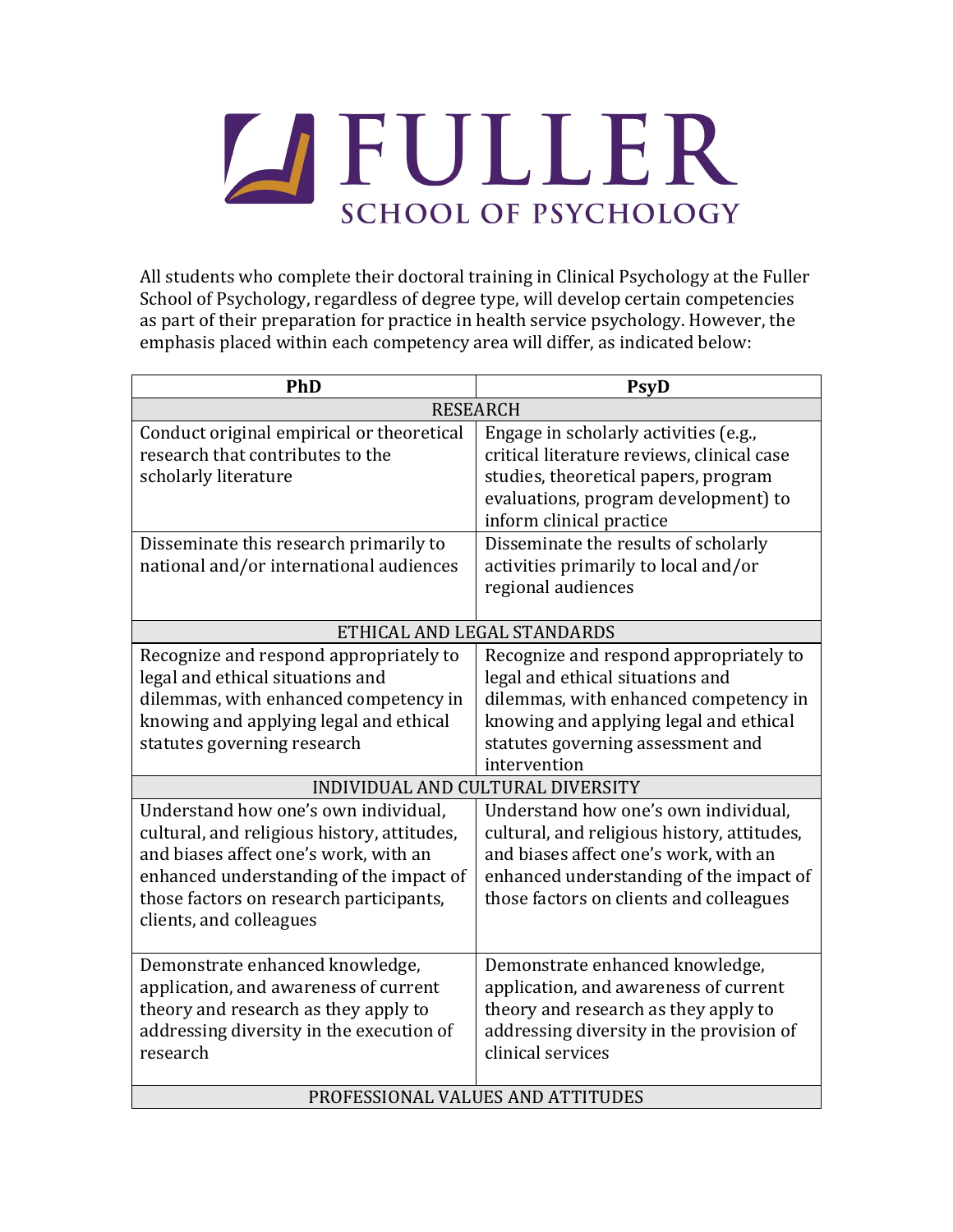| Engage in self-reflection, pursue self-<br>improvement, and seek supervision to                                                                                                               | Engage in self-reflection, pursue self-<br>improvement, and seek supervision to                                                                                                                    |  |
|-----------------------------------------------------------------------------------------------------------------------------------------------------------------------------------------------|----------------------------------------------------------------------------------------------------------------------------------------------------------------------------------------------------|--|
| enable behavior that reflects the                                                                                                                                                             | enable behavior that reflects the                                                                                                                                                                  |  |
| profession's values and attitudes (e.g.,<br>integrity, deportment, professional                                                                                                               | profession's values and attitudes (e.g.,<br>integrity, deportment, professional                                                                                                                    |  |
| identity, accountability, lifelong learning,                                                                                                                                                  | identity, accountability, lifelong learning,                                                                                                                                                       |  |
| and compassion)                                                                                                                                                                               | and compassion)                                                                                                                                                                                    |  |
|                                                                                                                                                                                               |                                                                                                                                                                                                    |  |
| Across training, grow in the ability to<br>respond effectively and independently to<br>increasingly complex professional<br>challenges, with enhanced competence<br>in the domain of research | Across training, grow in the ability to<br>respond effectively and independently to<br>increasingly complex professional<br>challenges, with enhanced competence<br>in the domain of clinical work |  |
| COMMUNICATION AND INTERPERSONAL SKILLS                                                                                                                                                        |                                                                                                                                                                                                    |  |
| Develop and maintain effective                                                                                                                                                                | Develop and maintain effective                                                                                                                                                                     |  |
| relationships with a wide range of                                                                                                                                                            | relationships with a wide range of                                                                                                                                                                 |  |
| individuals and groups, including                                                                                                                                                             | individuals and groups, including                                                                                                                                                                  |  |
| colleagues, organizations, communities,<br>supervisors, supervisees, and clients                                                                                                              | colleagues, organizations, communities,<br>supervisors, supervisees, and clients                                                                                                                   |  |
|                                                                                                                                                                                               |                                                                                                                                                                                                    |  |
| Demonstrate excellent oral, nonverbal,                                                                                                                                                        | Demonstrate excellent oral, nonverbal,                                                                                                                                                             |  |
| and written receptive and expressive                                                                                                                                                          | and written receptive and expressive                                                                                                                                                               |  |
| communication skills, with enhanced                                                                                                                                                           | communication skills, with enhanced                                                                                                                                                                |  |
| competence in the domain of research                                                                                                                                                          | competence in clinical settings                                                                                                                                                                    |  |
| <b>ASSESSMENT</b>                                                                                                                                                                             |                                                                                                                                                                                                    |  |
| Demonstrate an ability to use                                                                                                                                                                 | Demonstrate an enhanced ability to use                                                                                                                                                             |  |
| assessment tools to answer increasingly                                                                                                                                                       | assessment tools to answer increasingly                                                                                                                                                            |  |
| complex and varied clinical questions,                                                                                                                                                        | complex and varied clinical questions,                                                                                                                                                             |  |
| interpret results to draw informed<br>conclusions, and make treatment                                                                                                                         | interpret results to draw informed<br>conclusions, and make treatment                                                                                                                              |  |
| recommendations                                                                                                                                                                               | recommendations                                                                                                                                                                                    |  |
| Communicate assessment findings and                                                                                                                                                           | Communicate assessment findings and                                                                                                                                                                |  |
| implications in an accurate and effective                                                                                                                                                     | implications clearly, accurately,                                                                                                                                                                  |  |
| manner to all levels of research and                                                                                                                                                          | sensitively, and at an appropriate level                                                                                                                                                           |  |
| clinical audiences                                                                                                                                                                            | to clients and colleagues                                                                                                                                                                          |  |
|                                                                                                                                                                                               |                                                                                                                                                                                                    |  |
|                                                                                                                                                                                               | <b>INTERVENTION</b>                                                                                                                                                                                |  |
| Select and provide interventions<br>informed by the current scientific                                                                                                                        | Demonstrate an enhanced ability to<br>select and provide interventions                                                                                                                             |  |
| literature, considering assessment                                                                                                                                                            | informed by the current scientific                                                                                                                                                                 |  |
| findings, diversity characteristics, and                                                                                                                                                      | literature, considering assessment                                                                                                                                                                 |  |
| contextual factors                                                                                                                                                                            | findings, diversity characteristics, and                                                                                                                                                           |  |
|                                                                                                                                                                                               | contextual factors                                                                                                                                                                                 |  |